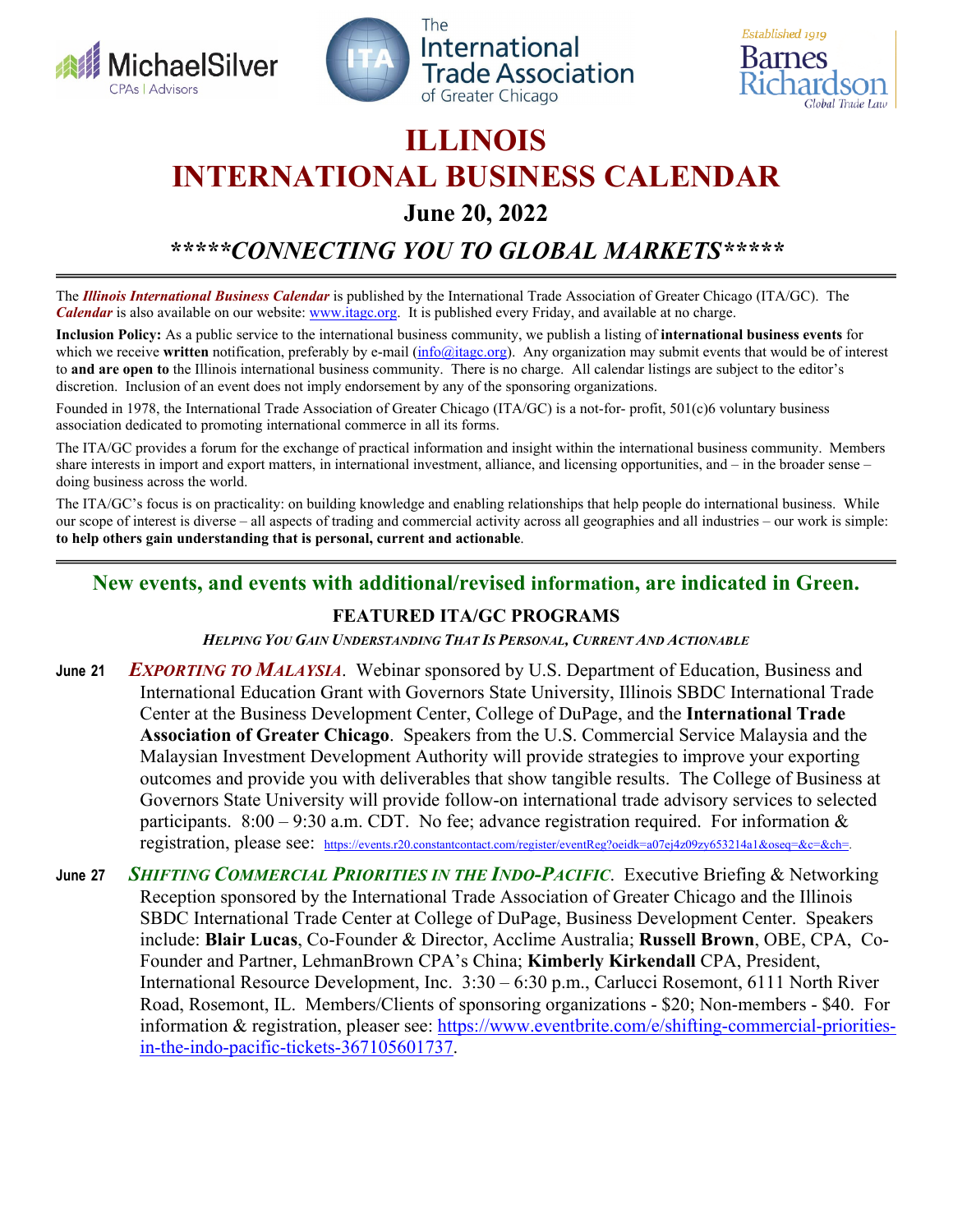#### **FEATURED ITA/GC PROGRAMS**

**July 26** *EXPORTING TO THE PHILIPPINES.*Webinar sponsored by U.S. Department of Education, Business and International Education Grant with Governors State University, Illinois SBDC International Trade Center at the Business Development Center, College of DuPage, and the **International Trade Association of Greater Chicago**. A speaker from the U.S. Commercial Service Philippines will provide strategies to improve your exporting outcomes and provide you with deliverables that show tangible results.  $8:00 - 9:30$  a.m. CDT. No fee; advance registration required. For information  $&$ registration, please see: https://events.r20.constantcontact.com/register/eventReg?oeidk=a07ej4x36769af3245a&oseq=&c=&ch=.

#### **Of Note:**

**Major Shipping Reform Act Heads to White House**: As reported in the ST&R *Trade Report*, the first major update to U.S. shipping laws in nearly a quarter-century is headed to the White House, where President Biden has said he will sign it into law as soon as this week. The bill gives the Federal Maritime Commission new tools to eliminate unfair shipping charges, prevent unreasonable denial of U.S. exports, and improve the oversight and enforcement tools needed to crack down on unfair practices. Details are here. Reported separately by *American Shipper*, Federal Maritime Commissioner Dan Maffei sounded cautiously optimistic that the bill "will do substantial good."

**Importer Guidance Available for Uyghur Forced Labor Prevention Act**: In an effort to prepare importers for the Uyghur Forced Labor Prevention Act (UFLPA) that goes into effect on June 21, 2022, Customs and Border Protection (CBP) released a guidance document. The document is intended to provide transparency to CBP's operational approach and complement the Forced Labor Enforcement Task Force's strategy. Importers must comply with the importer guidance within the UFLPA Strategy.

**Ambassador Katherine Tai on the Indo-Pacific Economic Framework and the Administration's Trade Agenda**: On Monday, June 6th, the Washington International Trade Association and the Asia Society Policy Institute hosted Ambassador Katherine Tai, the United States Trade Representative, for an in-person event. During this event, Ambassador Tai discussed the launch of the Indo-Pacific Economic Framework announced during the President's trip to Asia, as well as critical trade issues in advance of the Summit of the Americas and the 12th WTO Ministerial. Watch the interview here.

**US Import Demand Is Dropping off a Cliff**: The latest ocean container bookings data, reports *American Shipper*, reveals that despite the strong levels of inbound cargo during the first five months of 2022, import demand is not just softening – it's dropping off a cliff. Because capacity on the trans-Pacific has remained relatively stable, Freightos' container spot rates from China to the West Coast have plunged 38% month-over-month to \$9,630. Container imports bound for the U.S. have dropped over 36% since May 24. The complete story is here.

**Record Exports Help Shrink U.S. Trade Deficit**: Reuters reports the U.S. trade deficit narrowed by the most in nearly 9-1/2 years in April as exports jumped to a record high, putting trade on course to contribute to economic growth this quarter. The sharp decline reported by the Commerce Department reversed March's surge and suggested that trade could be shifting back to a more normal pattern. The deficit widened, hitting successive all-time highs, as the United States' economy led the recovery from the COVID-19 pandemic global downturn. Details are here.

**The Price of War**: According to a new report by the OECD, the world is paying a heavy price for Russia's war in Ukraine. Prior to the war, the world economy was on track for a strong, albeit uneven, recovery from COVID-19. The conflict in Ukraine and the supply-chain disruptions exacerbated by shutdowns in China due to the zero-COVID policy are dealing a serious blow to the recovery. Global GDP growth is now projected to slow sharply this year, to around 3%, and remain at a similar pace in 2023. This is well below the pace of recovery projected last December. Countries worldwide are being hit by higher commodity prices, which add to inflationary pressures and curb real incomes and spending, further dampening the recovery.

**Launch of Indo-Pacific Economic Framework (IPEF)**: As reported in Crowell's international Trade Law Blog, on May 23rd, President Biden, accompanied by Japanese Prime Minister Kishida and Indian Prime Minister Narendra Modi, formally unveiled the Indo-Pacific Economic Framework for Prosperity (IPEF). The agreement is significant as the participating economies represent over 40% of global gross domestic product and include five countries not included in the original Trans-Pacific Partnership negotiations. Participating countries include: India, Vietnam, Indonesia, Thailand, Brunei, the Philippines, Japan, South Korea, Australia, New Zealand, Singapore, and Malaysia. Details are here.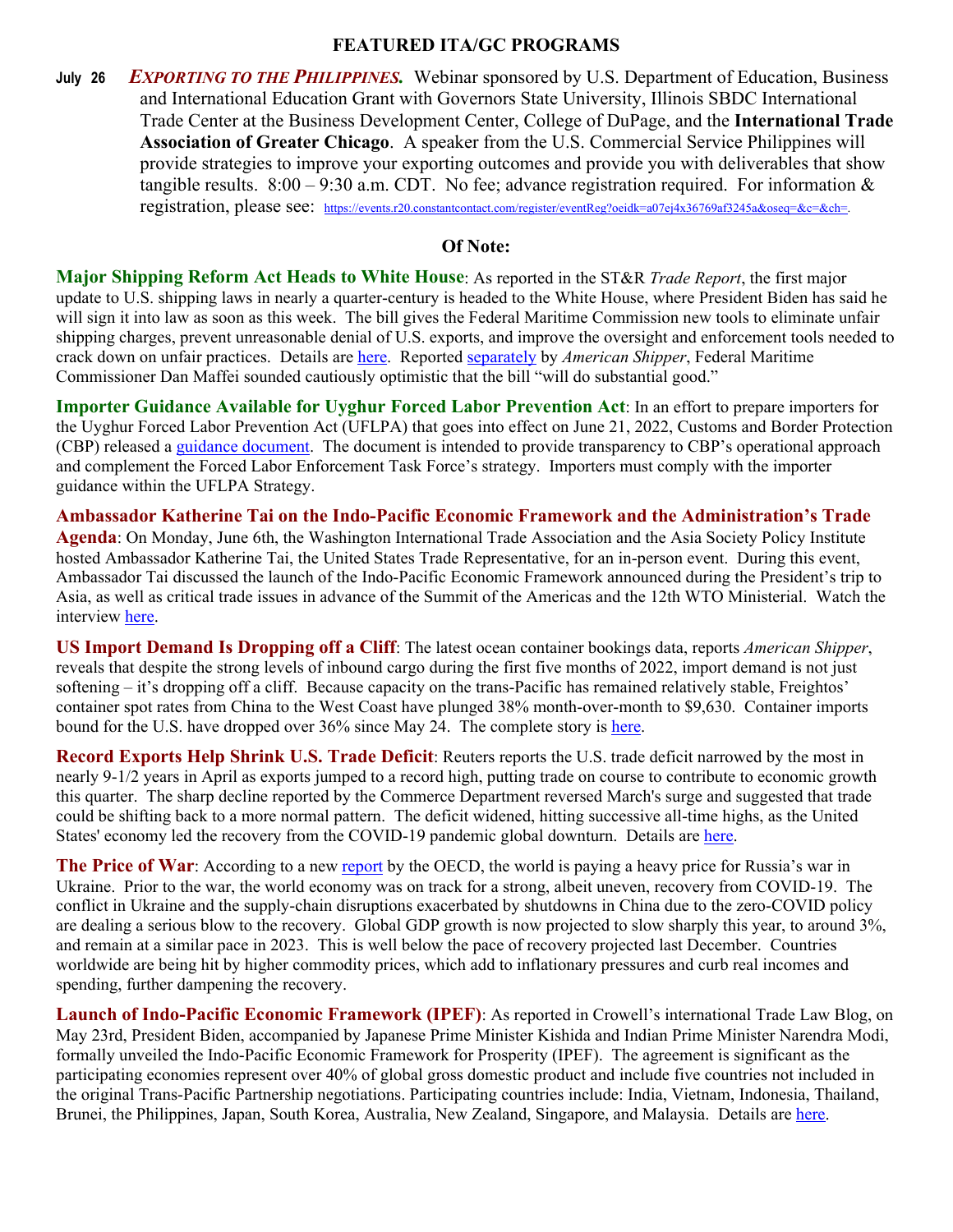**The Outlook for Latin America amid the Ukraine War**: Growth in Latin American economies has stagnated since the last commodity "supercycle" in 2014. However, following Russia's invasion of Ukraine, spiking commodities prices could in theory be the catalyst for faster growth rates in the region, says the Encomiast Intelligence Unit. Their free report explores which countries have the best economic, political and policy environment, to take advantage of the current hike in commodity prices, illustrated using a regional heat map.

**Import/Export Certificate**: Oakton Community College is now offering a one year, online 12 credit Import/Export Certificate. With the guidance of experienced professionals in the field, you will: Master industry-standard technology, payment systems and contracts; Learn about national and international trade regulations; Gain skills for negotiating across cultures and diverse legal systems; Graduate from the program with the skills you need to gain an entry-level position as a trade analyst, customs analyst, customs consultant, trade coordinator or compliance specialist. Learn more at: https://catalog.oakton.edu/career-programs-pathways/global-business-studies/import-export-specialist-certificate/.

**USCBC Seeks SMEs to Tell Their China Business Stories**: The US-China Business Council (USCBC) is a private, nonpartisan, nonprofit organization of over 260 American companies that do business with China. In 2021, USCBC launched *50 States, 50 Stories*, a subnational initiative dedicated to small- and medium-sized enterprises (SMEs) and state-level US-China trade. The initiative seeks to highlight more voices from state and local stakeholders, document unique company stories from each state, and dig into the real, tangible impacts of the US-China relationship on American SMEs and local communities. If you want to gain visibility for your company and/or make sure state and national elected leaders know about how business with China is important for your company and community, please contact Elizabeth Rowland, USCBC Director of Subnational Initiatives (erowland@uschina.org), to schedule an interview to share your story. SME stories will be published on USCBC's *50 States, 50 Stories* webpage and pitched to state and local media outlets.

**\* \* \* \* \* \* \*** 

- **June 20** *U.S. - SAUDI ARABIA - KUWAIT VIRTUAL TECH BUSINESS MATCHMAKING PROGRAM*. Sponsored by the U.S. Commercial Service, the purpose of the program is to connect U.S. firms to business prospects in the Tech subsectors of cybersecurity, smart city infrastructure and technology solutions, artificial intelligence markets, and cloud computing. For the fee of \$250, the project will generate virtual one-to-one business meetings with prospective buyers, agents, distributors, and joint venture partners. For information & registration, please see: https://emenuapps.ita.doc.gov/ePublic/event/editWebReg.do?SmartCode=2QE8.
- **June 20** *INTERNATIONAL TRAFFIC IN ARMS REGULATIONS (ITAR)*. Webinar, sponsored by the Global Training Center, will cover: *The international traffic in arms regulations and United States Munitions List*; *Registration with the State Department*; *ITAR technical data controls*; *ITAR licenses*; *Compliance and enforcement*; *Regulation of brokering activities*. 9:00 a.m. – 12:30 p.m. CDT. Fee: \$395. For information & registration, please see: https://www.globaltrainingcenter.com/event/itarwebinar-9/.
- **June 21** *EXPORTING TO MALAYSIA*. Webinar sponsored by U.S. Department of Education, Business and International Education Grant with Governors State University, Illinois SBDC International Trade Center at the Business Development Center, College of DuPage, and the **International Trade Association of Greater Chicago**. Speakers from the U.S. Commercial Service Malaysia and the Malaysian Investment Development Authority will provide strategies to improve your exporting outcomes and provide you with deliverables that show tangible results. The College of Business at Governors State University will provide follow-on international trade advisory services to selected participants.  $8:00 - 9:30$  a.m. CDT. No fee; advance registration required. For information & registration, please see: https://events.r20.constantcontact.com/register/eventReg?oeidk=a07ej4z09zy653214a1&oseq=&c=&ch=.
- **June 21** *EXPORT ADMINISTRATION REGULATIONS (EAR)*. Webinar, sponsored by the Global Training Center, will focus on: *Who needs to comply?*; *General prohibitions*; *Determine if you are subject to EAR*; *Be aware of Export Control Reform changes*; *Know who are prohibited parties*; *Record keeping requirements*; *Determine if your product or software is covered by the Commerce Control List (CCL)*; *Learn to determine your Export Control Classification Numbers (ECCN)*; *Determine license requirements*. 9:00 a.m. – 12:30 p.m. CDT. Fee: \$395. For information & registration, please see: https://www.globaltrainingcenter.com/event/ear-webinar-9/.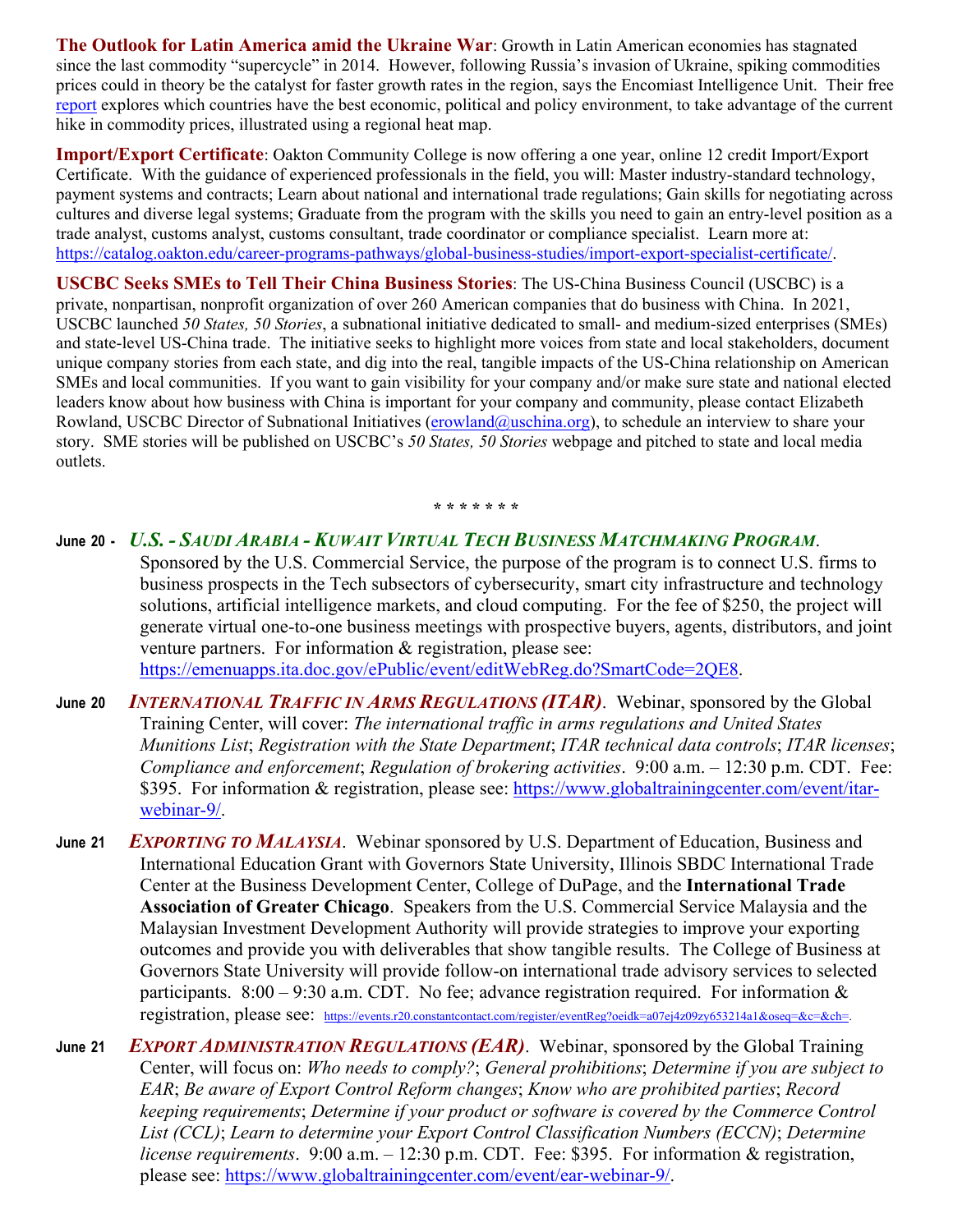- **June 21** *M&A IN THE AEROSPACE AND DEFENSE INDUSTRY UNDER U.S. EXPORT CONTROLS, SANCTIONS, AND FOREIGN INVESTMENT LAWS*. Virtual Aerospace and Defense Luncheon, sponsored by Miller Canfield, will discuss the key U.S. regulatory issues affecting acquisitions of A&D targets. 11:00 a.m. CDT. No fee; advance registration required. For information & registration, please see: https://us02web.zoom.us/webinar/register/WN\_oetOJ6BCRimf467hMsKRCg.
- **June 21** *THE PANAMA-U.S. FREE TRADE AGREEMENT*. Webinar, sponsored by the World Trade Research Institute, will explain the details of the agreement and how you can take advantage of these opportunities.  $2:00 - 3:00$  p.m. CDT. Fee: \$65. For information & registration, please see: https://events.r20.constantcontact.com/register/eventReg?oeidk=a07ej7s860h9f7265d6&oseq=&c=&ch=.
- **June 21** *GLOBAL BUSINESS COMPLEXITY INDEX 2022 – PRE-LAUNCH*. Sponsored by TMF Group, you are invited to the pre-launch of their annual "Global Business Complexity Index" report detailing the key trends influencing the ease of doing business across the globe. Reception follows. 5:30 – 8:30 p.m., Roof on theWit - 27 floor, 201 North State Street, Chicago. No fee; advance registration required. For information & registration, please click here.
- **/June 21** *FIRESIDE CHAT: HEALTHCARE TRADE MISSION TO SOUTHEAST ASIA*. Webinar, sponsored by the U.S. Commercial Service, will discuss how your company can benefit from this trade mission, September 19-23. 7:00 p.m. CDT. No fee; advance registration required. For information & registration, please see: https://emenuapps.ita.doc.gov/ePublic/event/editWebReg.do?SmartCode=2QJ8.
- **June 22** *2022 LGBTQI+ US-MEXICO TRAVEL & TOURISM FORUM*. Virtual program sponsored by the  **23** U.S. Commercial Service Mexico with: Brand USA; the National Gay and Lesbian Chamber of Commerce; and the International Gay and Lesbian Travel Association. This forum represents an unparalleled opportunity to support post COVID-19 economic recovery and promote the development of minorities within the United States and Mexico. For information & registration, please see: https://www.trade.gov/2022-lgbtqi-us-mexico-travel-tourism-forum.
- **June 22** *AEO AUTHORIZATION: A PASS FOR ITALY-USA TRADE*. Webinar. sponsored by the Italian-American Chamber of Commerce, in collaboration with Banca Popolare di Sondrio and Qvadra AEO Specialists S.R.L, will provide insights and expertise on both the requisites for obtaining the authorization, statistical data, and countries in question, and on the detail of the reduction of controls, flow management, and resource optimization thanks to mutual recognition. 8:00 – 9:15 a.m. CDT. No fee; advance registration required. For information & registration, please see: su/OjZJR4g?source\_id=0c69ef1c-d286-4e2c-9319-21a90cd371a8&source\_type=em&c=f0Is0jnY98vZPd26h\_0HX5SBG2WjZdMH4phttps://lp.constantcontactpages<br>Kwt\_b8bzKKrk8pZmN1A==
- **June 22** *EXPORTING PROCEDURES*. Webinar, sponsored by the Global Training Center, will cover: *Structuring Export Sales to Foreign Markets; Negotiating Your Contract and Meeting Its Terms; Incoterms® 2020, Product Transportation & Risk of Loss; Customs & Tariff Planning Considerations; Export Controls; Freight Forwarders, Packing, Transportation, and Insurance; Reporting the Export; Export Documentation Air and Ocean*. 8:30 a.m. – 4:00 p.m. CDT. Fee: \$595. For information & registration, please see: https://www.globaltrainingcenter.com/event/exporting-procedures-webinar-5/.
- **June 22** *GET TRADESHOW READY IN UNDER 30 MINUTES*. Webinar, sponsored by IBT Online, will share expertise, case studies, client testimonials, and experience in maximizing your presence at tradeshows. 10:00 a.m. CDT. No fee; advance registration required. For information  $\&$ registration, please see: https://info.ibt.onl/online-tools-optimize-tradeshows-2022.
- **June 22** *STRUCTURING INTERNATIONAL CONTRACTS: CHOICE OF LAW, JURISDICTION, LANGUAGE, ARBITRATION CLAUSES, TERMS OF ART*. Webinar, sponsored by Harris Bricken, will guide counsel to companies doing business internationally on key considerations when structuring international contracts. The panel will discuss core contract provisions and offer strategies for addressing and minimizing the risks inherent to international business dealings.  $12:00 - 1:30$  p.m. CDT. No fee; advance registration required. For information  $\&$  registration, please see: https://harrisbricken.com/blog/upcoming-cle-webinar-on-structuring-international-contracts/.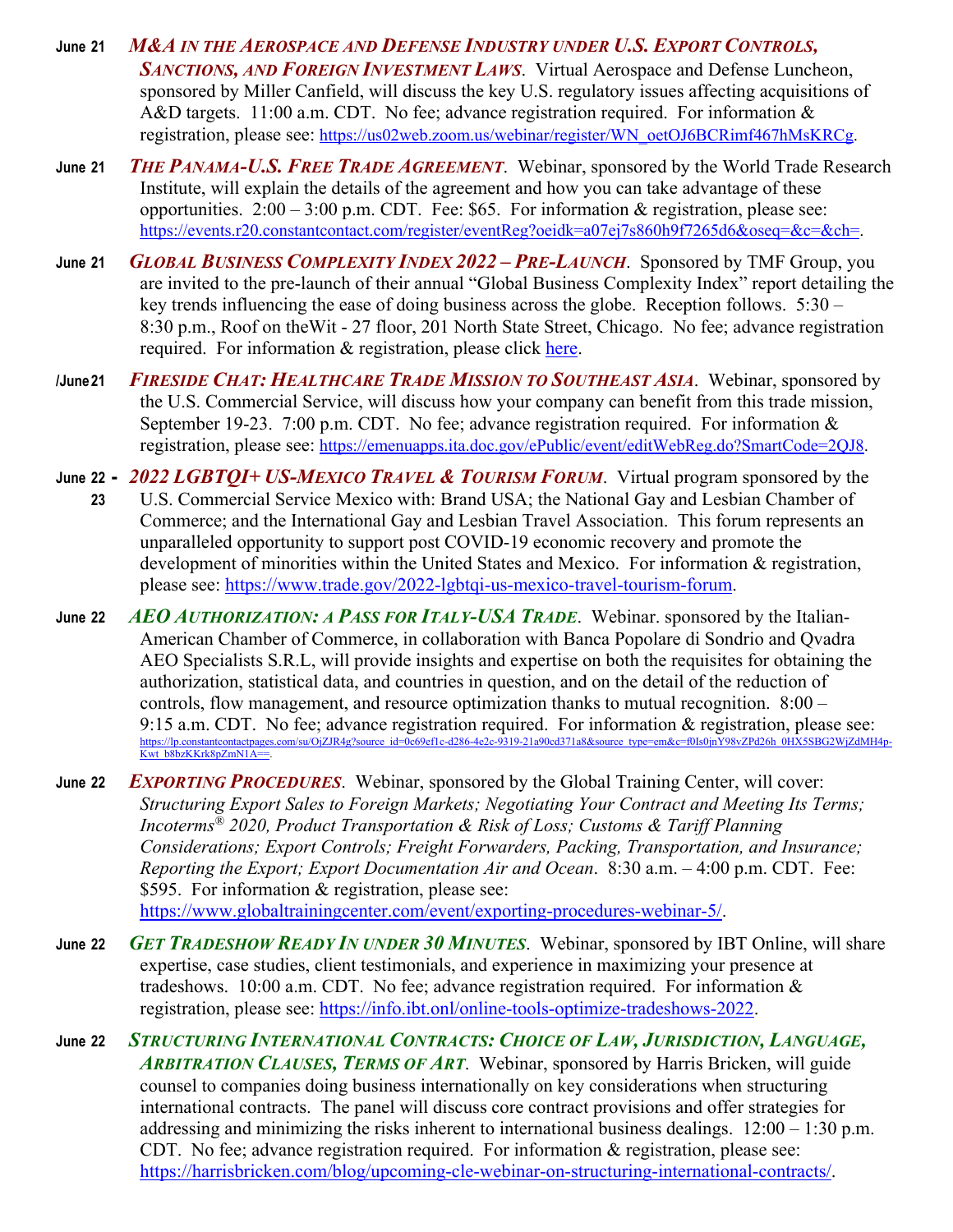- **June 22** *ADVANCED CLASSIFICATION PART 3: ESSENTIALLY ESSENTIAL*. Third in a 4-part series of webinars sponsored by Sandler, Travis & Rosenberg, P.A. This session covers classifying combinations of all kinds.  $1:00 - 2:00$  p.m. CDT. Fee: \$200. For information & registration, please see: https://www.strtrade.com/training/events/upcoming-webinars/advanced-classification-part-3 essentially-essential.
- **June 22** *ACCELERATING THE GROWTH OF THE NEW BLUE ECONOMY*. Webinar, sponsored by the U.S. Commercial Service, will feature an overview of NOAA's developments in ocean and coastal intelligence that enable solutions for economic and societal challenges as well as export opportunities for U.S. technologies. 2:00 – 3:00 p.m. CDT. No fee; advance registration required. For information & registration, please see: https://emenuapps.ita.doc.gov/ePublic/event/editWebReg.do?SmartCode=2QJA.
- **June 22** *EUROPEAN PROFESSIONALS NETWORK*. Networking event sponsored by 11 European chambers of commerce in Chicago. 5:00 – 7:00 p.m., W Chicago – Lakeshore. 644 North Lake Shore Drive, Chicago. Members - \$20; Non-members - \$25. For information & registration, please see: https://www.gaccmidwest.org/en/events/event-details/european-professionals-network-3.
- **June 23** *THE FUTURE OF ECONOMIC ORDER IN THE ASIA-PACIFIC REGION*. Hybrid program sponsored by the Center for Strategic & International Studies and JETRO. Speakers include: **Marisa Lago**, Under Secretary of Commerce for International Trade; **Nobuhiko Sasaki**, Chairman and CEO, JETRO; **Xinquan Tu**, Dean and Professor, China Institute for WTO Studies, University of International Business & Economics, Beijing (virtual); **Mie Oba**, Professor, Faculty of Law, Kanagawa University (virtual); **Simon Tay**, Chairman, Singapore Institute of International Affairs; **Matthew P. Goodman**, Senior Vice President for Economics, CSIS. 8:00 – 9:30 a.m. CDT, 1616 Rhode Island Avenue NW, Washington, D.C. No fee; advance registration required. For information & registration, please see: https://www.csis.org/events/future-economic-order-asiapacific-region.
- **June 23** *INCOTERMS® 2020*. Webinar, sponsored by the Global Training Center, will cover: *Trade Terms for Domestic and International Transactions*; *Incoterms® 2020 Product Transportation and Risk of Loss*; *Terms for Any Mode*; *Maritime Terms*; *Costing Methods*; *Case Studies*; *Mistakes Made: Court Cases Involving Incoterms® Rules*. 9:00 a.m. – 12:30 p.m. CDT. Fee: \$395. For information & registration, please see: https://www.globaltrainingcenter.com/event/incoterms-2020-webinar-5/.
- **June 23** *INFORMATION SESSION: SELL GLOBAL WITH EXPORTING ASSISTANCE SERVICES*. Webinar, sponsored by the Illinois SBDC International Trade Center at College of Lake County, will discuss why exporting is a sustainable opportunity to increase revenue and is an organic business strategy. Additional topics include: benefits of exporting; myths about exporting; export readiness; mitigating risks; and new-to-exporting requirements and procedures.  $10:00 - 10:30$  a.m. CDT. No fee; advance registration required. For information & registration, please see: https://www.eventbrite.com/e/information-sessions-sell-global-with-exporting-assistance-servicesregistration-200438245187.
- **June 23** *SMART CITY EXPO WORLD CONGRESS (SCEWC) 2022*. Webinar, sponsored by the U.S. Commercial Service, will help answer the important question of exhibiting in 2022 or walking the show floor to prepare to exhibit in 2023 forward. The webinar will showcase the USA Pavilion floor plan where many B2B and B2C meeting will take place. The webinar will also feature an overview of the show, provide a glimpse of value add by the U.S. Department of Commerce, and a U.S. company's journey toward export success across the globe.  $11:00$  a.m.  $-12:00$  p.m. CDT. No fee; advance registration required. For information & registration, please see: https://trade.webex.com/webappng/sites/trade/meeting/register/c4d4fc44704e4a48abba3abf47e0265b?ticket=4832534b0 0000004e56743396b3bb59895efcbf05ac6e21f018562307f47e40f32609c38f0863413&timestamp=1654726220940.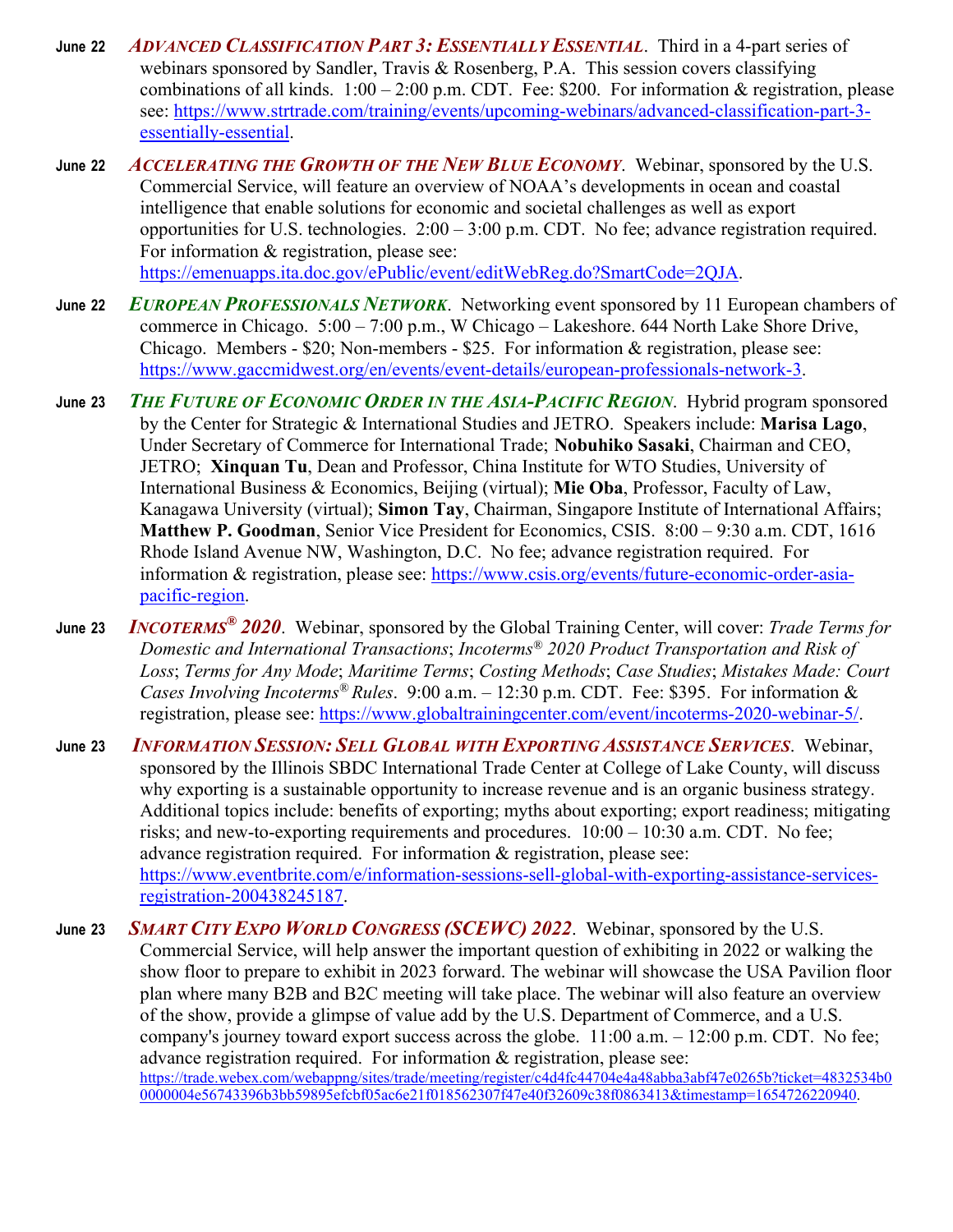- **June 23** *PRIDE & TRADE 2022: GO GLOBAL WITH NGLCC, EXIM & USCS*. Webinar, sponsored by the Export-Import Bank of the United States (EXIM), the National LGBT Chamber of Commerce (NGLCC), and the US Commercial Service (USCS), will discuss advancing inclusive economic growth for the LGBT community and resources and programs that are available to help underserved U.S. businesses succeed in exporting around the world. Topics include: EXIM Export Tools that Reduce Risk; NGLCC Mission of Economic Empowerment; USCS Global Diversity Export Initiative. 12:00 p.m. CDT. No fee; advance registration required. For information & registration, please see: https://us02web.zoom.us/webinar/register/1116545201854/WN\_J85asTVsQ3WAvtgd7Ts 8UiV0wV8dXVSs-pGTml6PxX93LZYgyjtdeiT2ZayzJ9bRkwo\_btgcVgUrq6Ikj9r1JFo0J1fJpGE3tB3bhhVv42KWUUg&utm\_content=215505338&utm\_source=hs\_email.
- **June 23** *CURRENCY OPTIONS: A WORLD BEYOND FORWARDS FOR CORPORATE HEDGERS*. Webinar, sponsored by Corpay, will cover: Zero-cost option hedges as an alternative to forward contracts; How options can offer more optimal hedges given prevailing market conditions; The various tiers of options and how they can effectively accommodate opportunistic hedging strategies. 1:00 p.m. CDT. No fee; advance registration required. For information & registration, please see:  $U$ 5QQi0xOTMAAAGExOfNzN0-0WM3t9SzMTJORY4Ib2gavfJqTclzSm5OdKYw\_DZdURyN-vyQOFqsv55CKs7OR\_jLdFw\_6yZTSAuUGyFIukIYaCT5sgs-.
- **June 23** *PROMOTING CLEAN TECH OPPORTUNITIES IN THE MARITIME INDUSTRY IN LATIN AMERICA*. Webinar, sponsored by the U.S. Commercial Service, will describe the U.S. Go Green & Blue Initiative in Latin America and how the U.S. Commercial Service and other U.S. Government agencies can help your business thrive when looking to do business in Latin America. 1:00 – 2:30 p.m. CDT. No fee; advance registration required. For information & registration, please see: https://trade.webex.com/webappng/sites/trade/meeting/register/6839802d306e48998bad6ef71b1aa36f?ticket=4832534b0 0000004cced9eadbe9bc067af5a17ffe3f2656404e2ad909f41eef6e12224882f248b69&timestamp=1655312489951,
- **June 23** *ALL ABOUT DUTY DRAWBACK*. Webinar, sponsored by A.N. Deringer, will review the history of Duty Drawback and examine current implementation and regulations. 1:00 – 2:00 p.m. CDT. Fee: \$25. For information & registration, please see: https://www.eventbrite.com/e/all-about-dutydrawback-tickets-365674641697.
- **June 23** *THE U.S.-COLOMBIA FREE TRADE AGREEMENT*. Webinar, sponsored by the World Trade Research Institute, will explain the details of the agreement and how you can take advantage of this exciting opportunity.  $2:00 - 3:00$  p.m. CDT. Fee: \$65. For information & registration, please see: https://events.r20.constantcontact.com/register/eventReg?oeidk=a07ej7tzpmh6d0afd47&oseq=&c=&ch=.
- **June 24** *EXPORT READINESS FOR THE UNDERSERVED BUSINESS COMMUNITY WITH EXIM*. Webinar sponsored by Minority and Women-Owned Business Division, EXIM. The program will focus on: *Introduction to U.S. Export-Import Bank (EXIM) and the U.S. Commercial Service*; *What is Export Credit Insurance and Working Capital*; *What you need to understand before you start exporting goods and services*; *Tools and resources available to help start your exporting journey*; *How to get approved for an EXIM policy*. 1:00 – 2:00 p.m. CDT. No fee; advance registration required. For information & registration, please see: https://www.eventbrite.com/e/export-readiness-for-theunderserved-business-community-with-exim-tickets-149589230415.
- **June 26** *CUSTOMS BROKERAGE LICENSE NATIONWIDE PREPARATION WORKSHOP - OCTOBER 2022*
- **Oct. 16** *EXAMINATION*. Virtual workshop, sponsored by The World Academy, will assist you in the development of test taking reference familiarization, time management, Customs Regulations reference and Harmonized Tariff Schedule determination that will result in positive results in the development of each participant test taking ability towards a passing grade. Fee: \$1,625. For information & registration, please see: https://www.theworldacademy.com/copy-of-2021-customsbroker-course.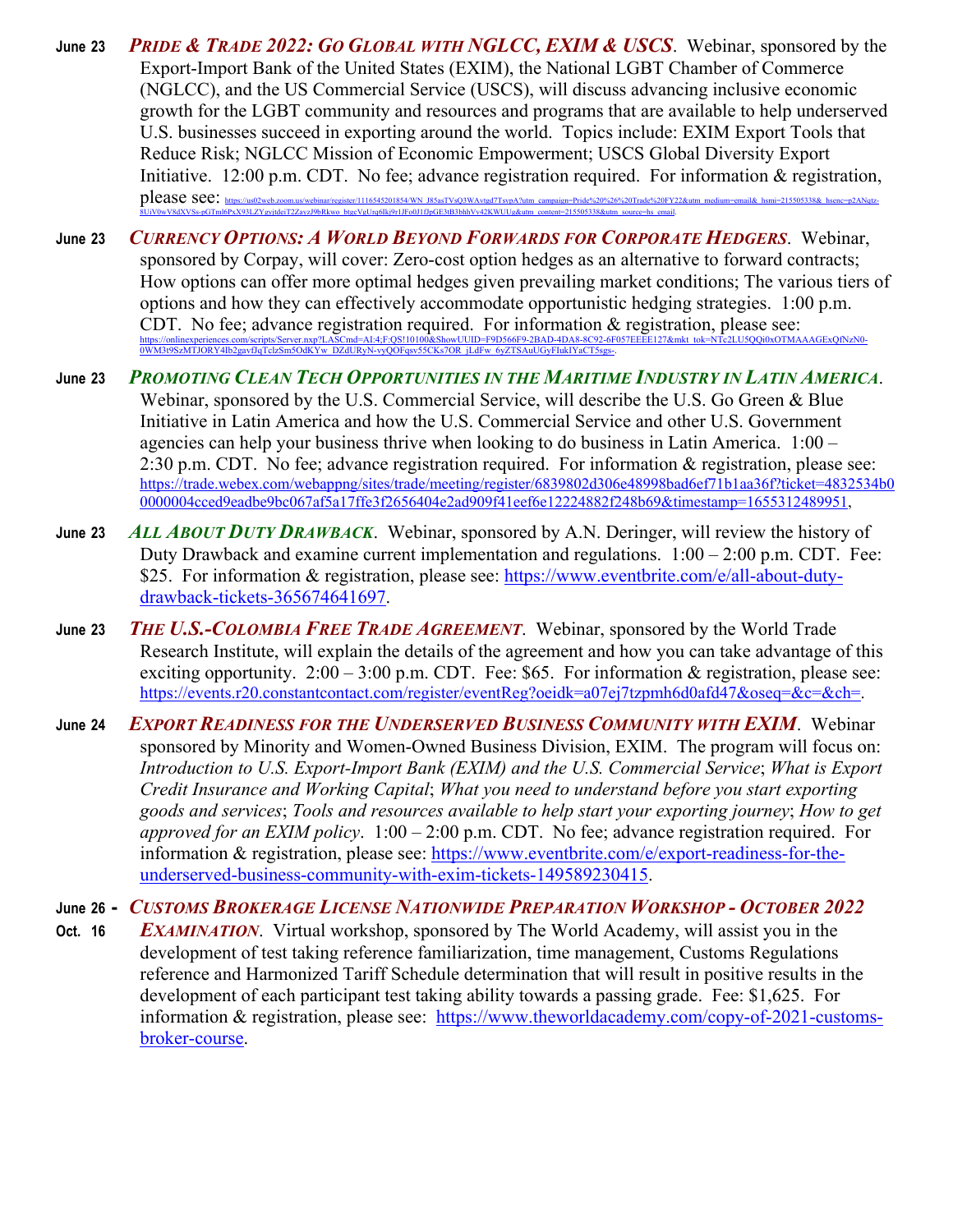- **June 27** *GEOPOLITICAL DYNAMICS IMPACTING SUPPLY CHAINS***.** Second Annual virtual Global Trade Week event (Day 1 of 3) sponsored by *The Economist*. Panel topics include: *Mapping a plan to overcome the global microchip shortages*; *To what extent can global trade be a driver for postpandemic economic recovery?*; *How UAE's non-oil economic diversification opens up new opportunities for international trade*; *Will local supply chains backfire or triumph?*; *What is the outlook for the inflationary environment?*; *Concluding trade in services negotiations - where to from here?*; *Changing tariffs and trade barriers -–are you prepared?* 6:00 – 11:00 a.m. CDT. No fee; advance registration required. For information & registration, please see: https://events.economist.com/globaltrade-week/?RefID=email44ROW&utm\_source=email&utm\_medium=Eloqua&utm\_campaign=globaltrade&utm\_content=email44ROW.
- **June 27** *EBRD: IMPACT OF GLOBAL CHALLENGES ON CENTRAL ASIA, EASTERN EUROPE AND CAUCASUS' ECONOMIC DEVELOPMENT*. Webinar sponsored by the American Uzbekistan Chamber of Commerce. Speakers include: **Beata Javorcik**, Chief Economist, EBRD; **Dimitar Bogov**, Regional Lead Economist for Eastern Europe and Caucasus, EBRD; **Eric Livny**, Lead Economist for the Central Asian region on Impact of Global Challenges on Central Asia, Eastern Europe and Transcaucasus Economic Development, EBRD; **Benjamin Todd** (Moderator), Principal, Business Development, North America, EBRD. 8:00 a.m. CDT. No fee; advance registration required. For information & registration, please see: https://us06web.zoom.us/webinar/register/WN\_SR2NWmObThmYMARoB7BSBg.
- **June 27** *TARIFF CLASSIFICATION*. Webinar, sponsored by the Global Training Center, will cover: *Structure of the HTS*; *Difference between HTSUS and Schedule B*; *Tariff classification of products for imports and exports*; *General Rules of Interpretation (GRI)*; *General Notes*; *How to apply for and use U.S. Customs classification rulings*. 8:30 ; a.m. – 4:00 p.m. CDT. Fee: \$595. For information & registration, please see: https://www.globaltrainingcenter.com/event/tariff-classification-webinar-5/.
- **June 27** *WIN CONTRACTS AT THE WORLD BANK*. Webinar, sponsored by the World Trade Research Institute, will show you how to find out about WB projects and how your company can win contracts at the World Bank.  $10:00 - 11:00$  a.m. CDT. Fee: \$65. For information & registration, please see: https://events.r20.constantcontact.com/register/eventReg?oeidk=a07ej7tzpo012fa311a&oseq=&c=&ch=.
- **June 27** *ARE YOU PREPARED FOR UYGHUR FORCED LABOR PREVENTION ACT (UFLPA)* **IMPLEMENTATION?** Webinar, sponsored by ArentFox Schiff, will discuss how this law will impact your company and how to prevent detention of your imports. 1:00 p.m. CDT. No fee; advance registration required. For information & registration, pleaser see: https://ecomms.afslaw.com/s/b4f99c47386286959493bad1dd96b4d4ac0b5fe9/h=ff0092678a052cc5 161382e9b743ab696506e696/
- **June 27** *SHIFTING COMMERCIAL PRIORITIES IN THE INDO-PACIFIC*. Executive Briefing & Networking Reception sponsored by the International Trade Association of Greater Chicago and the Illinois SBDC International Trade Center at College of DuPage, Business Development Center. Speakers include: **Blair Lucas**, Co-Founder & Director, Acclime Australia; **Russell Brown**, OBE, CPA, Co-Founder and Partner, LehmanBrown CPA's China; **Kimberly Kirkendall** CPA, President, International Resource Development, Inc. 3:30 – 6:30 p.m., Carlucci Rosemont, 6111 North River Road, Rosemont, IL. Members/Clients of sponsoring organizations - \$20; Non-members - \$40. For information & registration, pleaser see: https://www.eventbrite.com/e/shifting-commercial-prioritiesin-the-indo-pacific-tickets-367105601737.
- **June 28** *RESILIENCE & REINVENTION: THE AMCHAM BUSINESS SUMMIT 2022*. Hybrid event is a  **30** strategic platform for strengthening two-way trade and investment between the U.S. and East Africa. By unleashing the power of private enterprise in driving long-term economic ties, enhancing trade and promoting investment, the Summit aims to expand commercial opportunities and markets for U.S. and East African businesses. Fees for in-person and virtual tickets vary. For information & registration, please see: https://amchambizsummit.com/.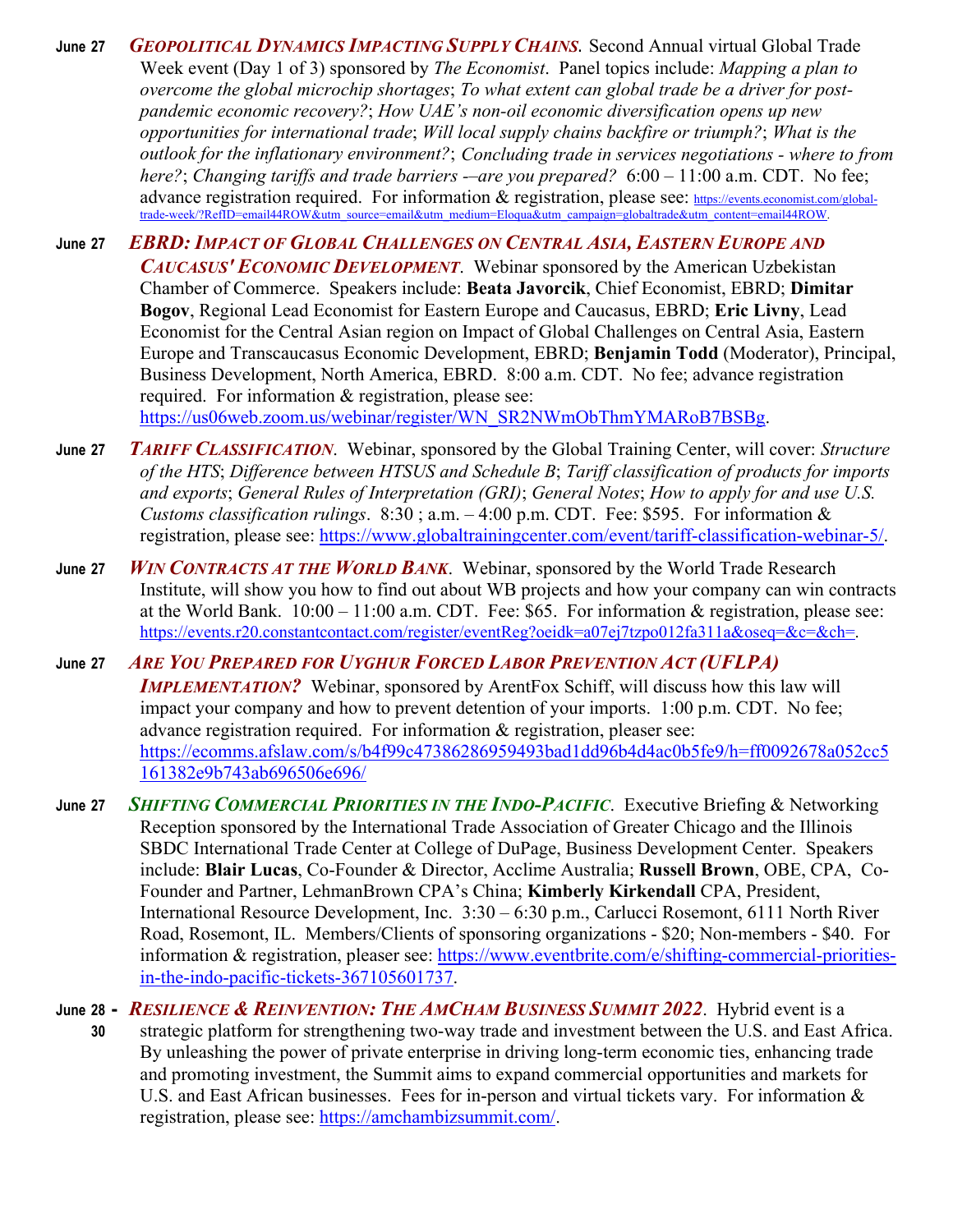- **June 28** *USMCA THE MODERNIZED NAFTA*. Webinar, sponsored by the Global Training Center, will cover: *USMCA Introduction*; *Definitions*; *A Closer Look at Origination*; *Finer Points of Origination*; *USMCA and Special Sectors*; *Origin Certification*; *USMCA in the Organization*; *Country of Origin for Marking Purposes*; *Article 2 USMCA's Effects on Temporary Entry, Duty Deferral and Duty Drawback*. 8:30 a.m. – 4:00 p.m. CDT. Fee: \$595. For information & registration, please see: https://www.globaltrainingcenter.com/event/usmca-the-modernized-nafta-webinar-5/.
- **June 28** *CHALLENGES OF SOURCING 5 KEY INDUSTRIAL COMPONENTS IN MEXICO*. Webinar, sponsored by East West Associates, will address the challenges of sourcing these industrial components from Mexico: Aluminum extrusion; Castings & machined parts; Forgings; Metal stampings & Fabrication; Injection molded & extruded plastics. 10:00 a.m. CDT. No fee; advance registration required. For information & registration, please see: https://register.gotowebinar.com/register/1732911013461112076,
- **June 28** *CUSTOMS PROTESTS & RULING REQUESTS: WHAT'S THE DIFFERENCE?* Webinar sponsored by ICPA Global Partner Braumiller Law Group & Tuttle Law, will provide you with a clear understanding of when and how to use these tools to communicate your position with CBP, and review important tricks and techniques for preparing a winning argument. 10:30 a.m. – 12:00 p.m. CDT. No fee; advance registration required. For information & registration, please see: https://web.cvent.com/attendee-login?.
- **June 28** *UYGHUR FORCED LABOR BAN ENFORCEMENT DETAILS*. Webinar, sponsored by Sandler, Travis & Rosenberg, P.A., explores the implications of CBP enforcement efforts on the UFLPA that begin June 21.  $1:00 - 2:30$  p.m. CDT. Fee: \$200. For information & registration, please see: https://www.strtrade.com/training/events/upcoming-webinars/uyghur-forced-labor-ban-enforcementdetails.
- **June 28** *STRUCTURING AN INTERNATIONAL ORGANIZATION WITHIN THE U.S. TAX SYSTEM*. Webinar, sponsored by Plane Moran, will discuss the anti-hybrid legislation and what it means for business owners, as well as the details of "check-the-box" entity classification and how anti-hybrid is affecting this choice, and lastly, a discussion of C corporation structuring.  $1:00 - 2:00$  p.m. CDT. No fee; advance registration required. For information  $\&$  registration, please see:  $\frac{1}{\text{log}(X)}$ thinking/events/2022/06/structuring-an-international-organization-within-the-us-tax-system?utm\_source=Invite\_1&utm\_medium=Email&utm\_campaign=WB-TX-2022-06-28-INTL-Structuring\_Webinar-

1979&utm\_content=Main\_CTA&mkt\_tok=OTQ2LUNUWS02MDEAAAGE7NWexned8kdeI8ZyHwDH56Sb\_zlxnMZrOnOHuHH9ygAz4ZkqBYI\_hCqZo0wNep6EOWT2qS446afc50j2vZUc8YLi0Lw\_0Om7ovdqs9ou.

- **June 28** *EXPORT CONTROLS & COMPLIANCE*. Webinar, sponsored by the World Trade Research Institute, will cover U.S. export controls including Export Administration Regulations, ITAR, and Trade Sanctions.  $2:00 - 3:00$  p.m. CDT. Fee: \$65. For information & registration, please see: https://events.r20.constantcontact.com/register/eventReg?oeidk=a07ej7tzpop9e66c5fa&oseq=&c=&ch=.
- **June 29** *DIGITAL TRADE AND TRADE FINANCE*. Second Annual virtual Global Trade Week event (Day 2 of 3) sponsored by *The Economist*. Panel topics include: *How can we accelerate digital trade platform interoperability?*; *How can digital trade agreements help?*; *Why emerging technologies should be included in digital trade agreements*; *Blockchain - unveiling its potential*; *How trade and liquidity can help businesses manage global issues*; *How safe is your supply chain from cybercrime? Riskreduction strategies*; *How much progress has Philip Morris International made? Fighting illicit tobacco trade*; *How industrial AI can enable smart and resilient manufacturing*. 6:00 – 10:30 a.m. CDT. No fee; advance registration required. For information & registration, please see: https://events.economist.com/global-trade-week/?RefID=email44ROW&utm\_source=email&utm\_medium=Eloqua&utm\_campaign=globaltrade&utm\_content=email44ROW.
- **June 29** *INTERNATIONAL LOGISTICS*. Webinar, sponsored by the Global Training Center, will cover: *International Logistics Partners*; *Securing Your International Supply Chain*; *Ocean Bills of Lading and Common Carriers Obligations toward the Shipper*; *Ocean Transportation*; *Air Freight Transportation*; *Insurance*; *International Supply Chain Documentation*. 8:30 a.m. – 4:00 p.m. CDT. Fee: \$595. For information & registration, please see: https://www.globaltrainingcenter.com/event/international-logistics-webinar-3/.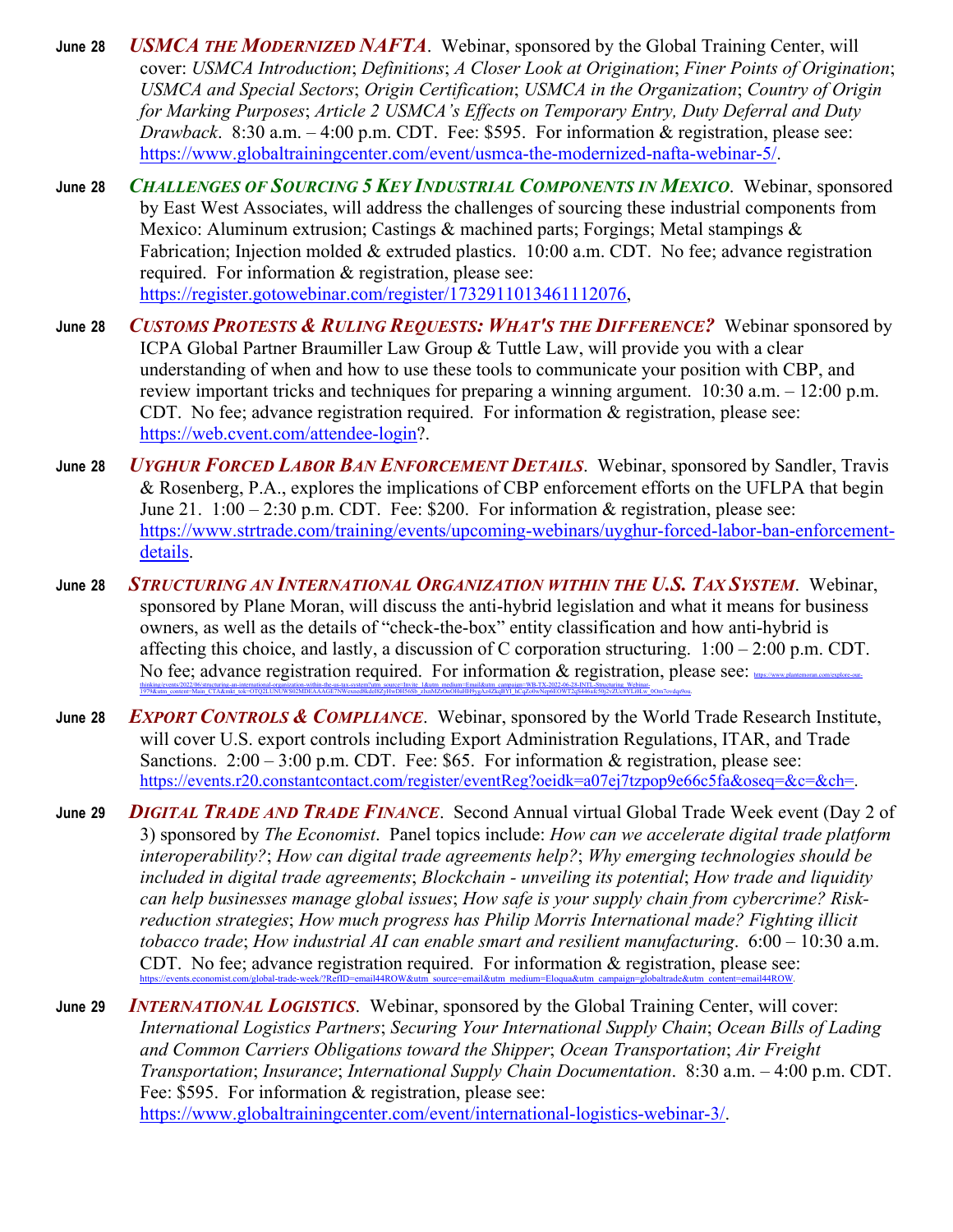- **June 29** *NETHERLANDS, PORTUGAL, & FRANCE COFFEE CHAT: WOMEN IN TECH OPPORTUNITIES*. Webinar, sponsored by the U.S. Commercial Service in advance of a trade mission, will provide an overview of Women in Tech opportunities in the Netherlands, Portugal and France and provide information about the Women in Tech Trade Mission to these countries scheduled for October 30- November 5, 2022. 12:00 p.m. CDT. No fee; advance registration required. For information  $\&$ registration, please see: https://emenuapps.ita.doc.gov/ePublic/event/editWebReg.do?SmartCode=2QJ6.
- **June 29** *WASH, RINSE, REPEAT: BEST PRACTICES FOR EXHIBITING AT INTERNATIONAL BEAUTY SHOWS*. Webinar, sponsored by the U.S. Commercial Service, will describe what to expect at an international beauty show (domestic or abroad) and best practices from attracting buyers to following up after the show. 1:00 p.m. CDT. Fee: \$25. For information & registration, please see: https://emenuapps.ita.doc.gov/ePublic/event/editWebReg.do?SmartCode=2QJB.
- **June 30** *GREENING TRADE AND BUILDING SUSTAINABLE SUPPLY CHAINS*. Second Annual virtual Global Trade Week event (Day 3 of 3) sponsored by *The Economist*. Panel topics include: *Delivering a greener, fairer global economy*; *New Zealand's vision of green trade and sustainability*; *How should supply chain and procurement officers respond to COP26 outcomes?*; *How CPOs can assume leadership for ESG implementation*; *Dropping anchor and decarbonising shipping*; *How do companies create purpose-driven supply chains?*; *How to eradicate forced labour in global supply chains*; *What is the European Commission's trade strategy?* 6:00 – 11:30 a.m. CDT. No fee; advance registration required. For information & registration, please see: https://events.economist.com/globaltrade-week/?RefID=email44ROW&utm\_source=email&utm\_medium=Eloqua&utm\_campaign=globaltrade&utm\_content=email44ROW.
- **June 30** *DIGITAL GOVERNMENT OPPORTUNITIES IN HONDURAS*. Webinar, sponsored by the U.S. Commercial Service, will describe upcoming ICT tenders with the Honduran government. 9:00 a.m. CDT. Fee: \$100. For information & registration, please see: https://emenuapps.ita.doc.gov/ePublic/event/editWebReg.do?SmartCode=2QJ7.
- **June 30** *BENEFIT FROM THE FUTURE OF ONLINE B2B SALES*. Webinar, sponsored by IBT Online and the National Association of District Export Councils, will demonstrate how to grow your exports, sales, brand and business globally. 9:00 a.m. CDT. No fee; advance registration required. For information & registration, please see: https://info.ibt.onl/nadec-webinar-2022.
- **July 6** *FIRST SALE VALUATION AND REDUCING SECTION 301 TARIFFS*. Webinar, sponsored by Sandler, Travis & Rosenberg, P.A. , will help importers determine whether the use of first sale is worth pursuing and explain how importers can exercise reasonable care in using this valuation methodology.  $1:00 - 2:00$  p.m. CDT. Fee: \$200. For information & registration, please see: https://www.strtrade.com/training/events/upcoming-webinars/first-sale-valuation-and-reducingsection-301-tariffs.
- **July 12** *AEROMART TOULOUSE 2022*. Webinar, sponsored by the U.S. Commercial Service, will describe how AEROMART connects OEMs and their Tier 1 & 2 suppliers with manufacturers and service providers from both civil and defense aviation, through a series of individually tailored, B2B meetings. 10:00 a.m. CDT. No fee; advance registration required. For information & registration, please see:

https://trade.webex.com/webappng/sites/trade/meeting/register/ee9ebf1a24ad44128417e89b799dd8f4?ticket=4832534b0000000470092156312ab869f6 272a10e8311db91c381e0a79b6e33bbe562dcda15311e6&timestamp=1655322675558.

**July 12** *APPAREL CLASSIFICATION SERIES: ADVANCED TOPICS*. Webinar, sponsored by Sandler, Travis & Rosenberg, P.A., will present updated content to take into consideration the HS2022 changes and will examine some of the more advanced topics in classification.  $1:00 - 2:30$  p.m. CDT. Fee: \$200. For information & registration, please see: https://www.strtrade.com/training/events/upcomingwebinars/apparel-classification-series-advanced-topics.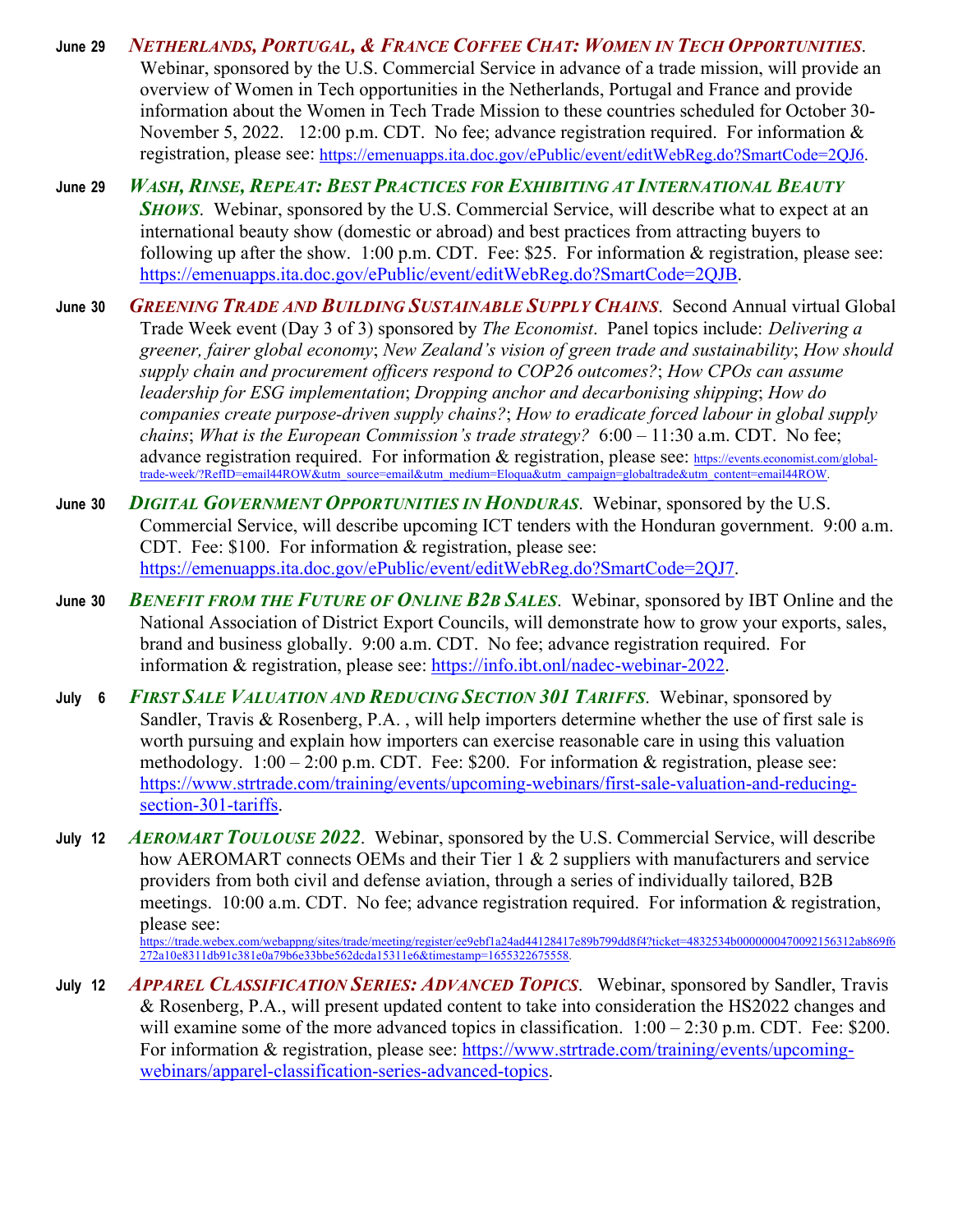- **July 13** *ADVANCED CLASSIFICATION PART 4: PREFERENTIAL CLASSIFICATIONS*. Last of a 4-part series of webinars sponsored by Sandler, Travis & Rosenberg, P.A. This session focuses on duty exemptions by classification.  $1:00 - 2:00$  p.m. CDT. Fee: \$200. For information & registration, please see: https://www.strtrade.com/training/events/upcoming-webinars/advanced-classificationpart-4-preferential-classifications.
- **July 13** *MANUFACTURING EXPORT*. Webinar sponsored by North Branch Works and the Illinois District Export Council. Speakers include: **Lauro Arias**, Asst. Deputy Director, Office of Trade & Investment, Illinois Department of Commerce & Economic Opportunity; **Sonat Birnecker Hart**, President, KOVAL Distillery; **Gayle Roenbaugh**, Export Finance Manager, Office of International Trade, Small Business Administration; **Ursula M. Wegrzynowicz**, Regional Director, Export-Import Bank of the United States; **Jonathan Snyder**, Executive Director, North Branch Works. 4:00 p.m. CDT. No fee; advance registration required. For information & registration, please see: https://us06web.zoom.us/webinar/register/WN\_os4sxsETQsGtDOLw1lxqxw.
- **July 14** *ADVANCED MANUFACTURING IN THE AMERICAS: BRAZIL*. Second of a three-part series of webinars, sponsored by the U.S. Commercial Service, discussing the Advanced Manufacturingrelated opportunities for U.S. exporters to sell to Canada, Mexico, Argentina, Chile, Uruguay, Paraguay, and Brazil. 12:00 p.m. CDT. Fee: \$50 for the series. For information & registration, please see: https://emenuapps.ita.doc.gov/ePublic/event/editWebReg.do?SmartCode=2QJ1.
- **July 17** *BAKING INDUSTRY TRADE MISSION TO BRAZIL (SAO PAULO)*. The U.S. Commercial Service  **20** (USCS), the American Bakers Association, the Bakery Equipment Manufacturers & Allieds (BEMA) with the support of mdg, are organizing this Trade Mission to Brazil to learn how the baking industry has changed in a post-pandemic environment and to introduce U.S. suppliers of products and services to key contacts, potential partners and clients in the Brazilian market. For more information contact: Igly Serafim at Igly.Serafim@trade.gov; for an application, please see: https://emenuapps.ita.doc.gov/ePublic/TM/2N2D.
- **July 18** *SUMMER INNOVATION SHOWCASE: CYBER SECURITY IN OUR NEW WORLD*. Event sponsored by the America-Israel Chamber of Commerce Chicago and the America-Israel Economic Forum. In addition to a U.S. - Israel Cyber Security Panel, the keynote speaker is **Michael G. Masters**, National Director & CEO, Secure Community Network. 5:30 – 8:30 p.m., Marshall's Landing, 222 West Merchandise Mart Pl, Chicago. AICC Members - \$51.50; Non—members - \$77.25. For information & registration, please see: https://americaisrael.org/event-4838022.
- **July 19** *ADVANCED MANUFACTURING IN THE AMERICAS: ARGENTINA, CHILE, PARAGUAY & URUGUAY.* Last of a three-part series of webinars, sponsored by the U.S. Commercial Service, discussing the Advanced Manufacturing-related opportunities for U.S. exporters to sell to Canada, Mexico, Argentina, Chile, Uruguay, Paraguay, and Brazil. 12:00 p.m. CDT. Fee: \$50 for the series. For information & registration, please see: https://emenuapps.ita.doc.gov/ePublic/event/editWebReg.do?SmartCode=2QJ1.
- **July 20** *INTERNATIONAL LOGISTICS*. Webinar, sponsored by the Global Training Center, will cover: *International Logistics Partners*; *Securing Your International Supply Chain*; *Ocean Bills of Lading and Common Carriers Obligations toward the Shipper*; *Ocean Transportation*; *Air Freight Transportation*; *Insurance*; *International Supply Chain Documentation*. 8:30 a.m. – 4:00 p.m., DoubleTree by Hilton Hotel Chicago Schaumburg, 800 National Parkway, Schaumburg, IL Fee: \$645. For information & registration, please see: https://www.globaltrainingcenter.com/event/international-logistics-chicago-il-2/.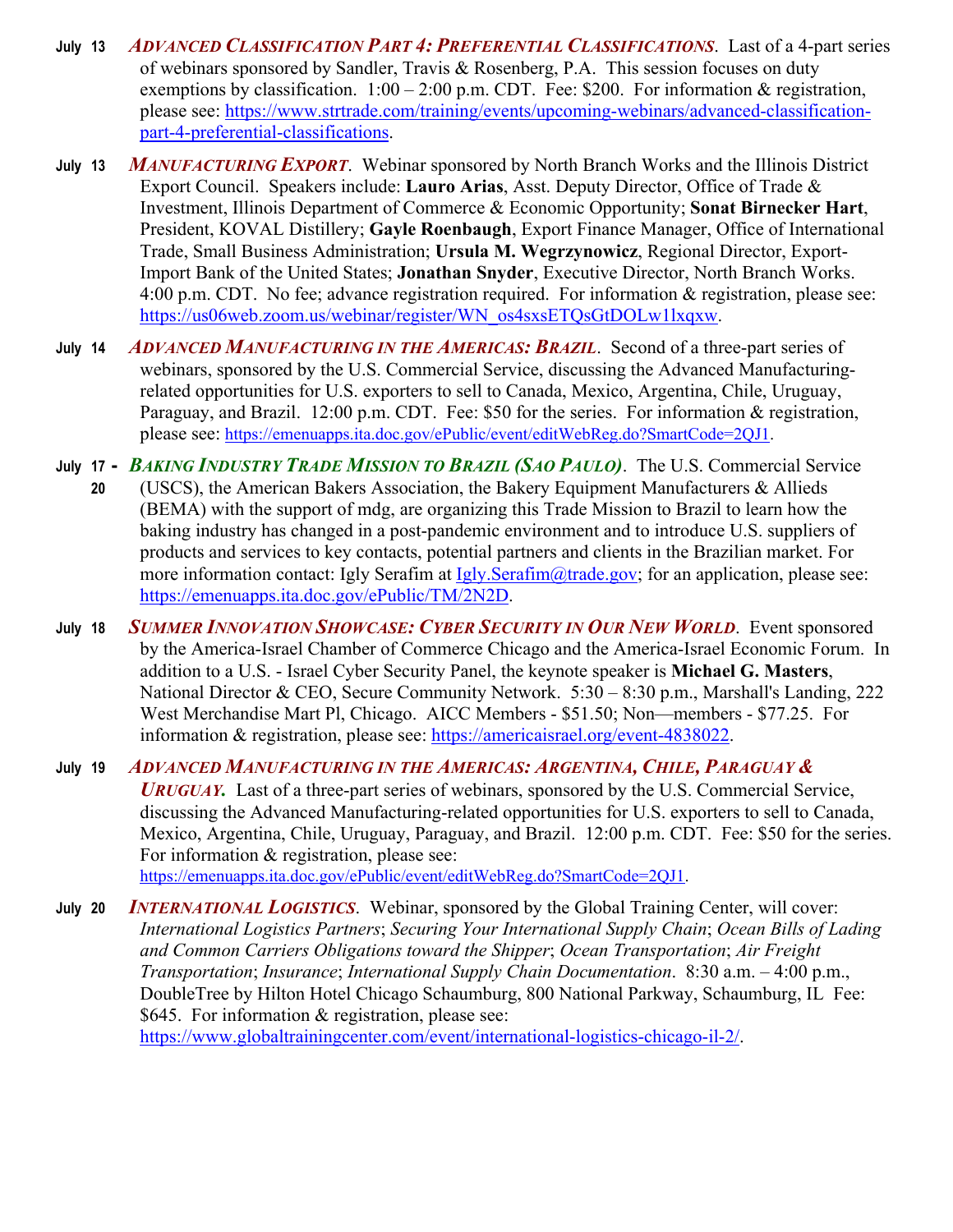- **July 21** *EXPORTING PROCEDURES*. Training program, sponsored by the Global Training Center, will cover: *Structuring Export Sales to Foreign Markets; Negotiating Your Contract and Meeting Its Terms; Incoterms® 2020, Product Transportation & Risk of Loss; Customs & Tariff Planning Considerations; Export Controls; Freight Forwarders, Packing, Transportation, and Insurance; Reporting the Export; Export Documentation Air and Ocean*. 8:30 a.m. – 4:00 p.m., DoubleTree by Hilton Hotel Chicago Schaumburg, 800 National Parkway, Schaumburg, IL Fee: \$445. For information & registration, please see: https://www.globaltrainingcenter.com/event/exportingprocedures-chicago-il-2/.
- **July 22** *MISSOURI RIVER TERMINAL PROJECT IS A GAME CHANGER FOR KANSAS CITY*. Breakfast program sponsored by the International Trade Council of Greater Kansas City. Presentation by **Richard Grenville**, Vice President, Multimodal Logistics, Port KC. 7:30 – 9:00 a.m., Port KC, 110 Berkley Plaza, Kansas City, MO. ITCGKC Members - \$30; Non-members - \$40. For information & registration, please see: https://itcgkc.org/event-4834822.
- **July 22** *INCOTERMS® 2020*. Training program, sponsored by the Global Training Center, will cover: *Trade Terms for Domestic and International Transactions*; *Incoterms® 2020 Product Transportation and Risk of Loss*; *Terms for Any Mode*; *Maritime Terms*; *Costing Methods*; *Case Studies*; *Mistakes Made: Court Cases Involving Incoterms® Rules*. 8:30 a.m. – 4:00 p.m., DoubleTree by Hilton Hotel Chicago Schaumburg, 800 National Parkway, Schaumburg, IL Fee: \$645. For information & registration, please see: https://www.globaltrainingcenter.com/event/exporting-procedures-chicagoil-2/.
- J**uly 26** *EXPORTING TO THE PHILIPPINES.*Webinar sponsored by U.S. Department of Education, Business and International Education Grant with Governors State University, Illinois SBDC International Trade Center at the Business Development Center, College of DuPage, and the **International Trade Association of Greater Chicago**. A speaker from the U.S. Commercial Service Philippines will provide strategies to improve your exporting outcomes and provide you with deliverables that show tangible results.  $8:00 - 9:30$  a.m. CDT. No fee; advance registration required. For information & registration, please see:

https://events.r20.constantcontact.com/register/eventReg?oeidk=a07ej4x36769af3245a&oseq=&c=&ch=.

- **July 27** *ASIAN LICENSING CONFERENCE*. Virtual conference, sponsored by the Hong Kong Trade  **29** Development Council and Licensing International, will focus on the growing Asian market as it brings together top-notch global licensing executives and Asian entrepreneurs with the aim of shaping an Asian agenda for the worldwide licensing industry. Key discussion topics include: Topical issues (metaverse; NFTs); Sustainability; Direct-to-Retail; Arts & Culture; Entertainment; Brand forums. Expert speakers representing various sectors of the industry from around the world will share their insights and experience with the participants, while exploring the opportunities and challenges in the lucrative business of Asian licensing. For information  $\&$  registration, please see: https://alc.hktdc.com/en/?DCSext.dept=11&WT.mc\_id=1856948.
- **Aug. 1** *VIRTUAL CUSTOMS BROKER EXAM PREP COURSE – OCTOBER 2022 EXAM*. Sponsored by **Oct. 13** Sandler, Travis & Rosenberg, P.A., this course is designed to prepare attendees to take and pass the customs broker examination. Its extensive overview of the customs brokerage/import process makes it also a great option for those looking for training in this field. The course includes 40 hours of class instruction on topics such as broker regulations, entry, classification, valuation, free trade agreements, antidumping/countervailing duty, fines, penalties and forfeitures, bonds, country of origin marking, liquidation, search and seizure, and intellectual property. Virtual sessions are Mondays & Thursdays,  $5:00 - 7:30$  p.m. CDT. Fee: \$1,050. For information & registration, please see: https://www.strtrade.com/training/events/upcoming-webinars/virtual-customs-broker-examprep-course-october-2022-exam.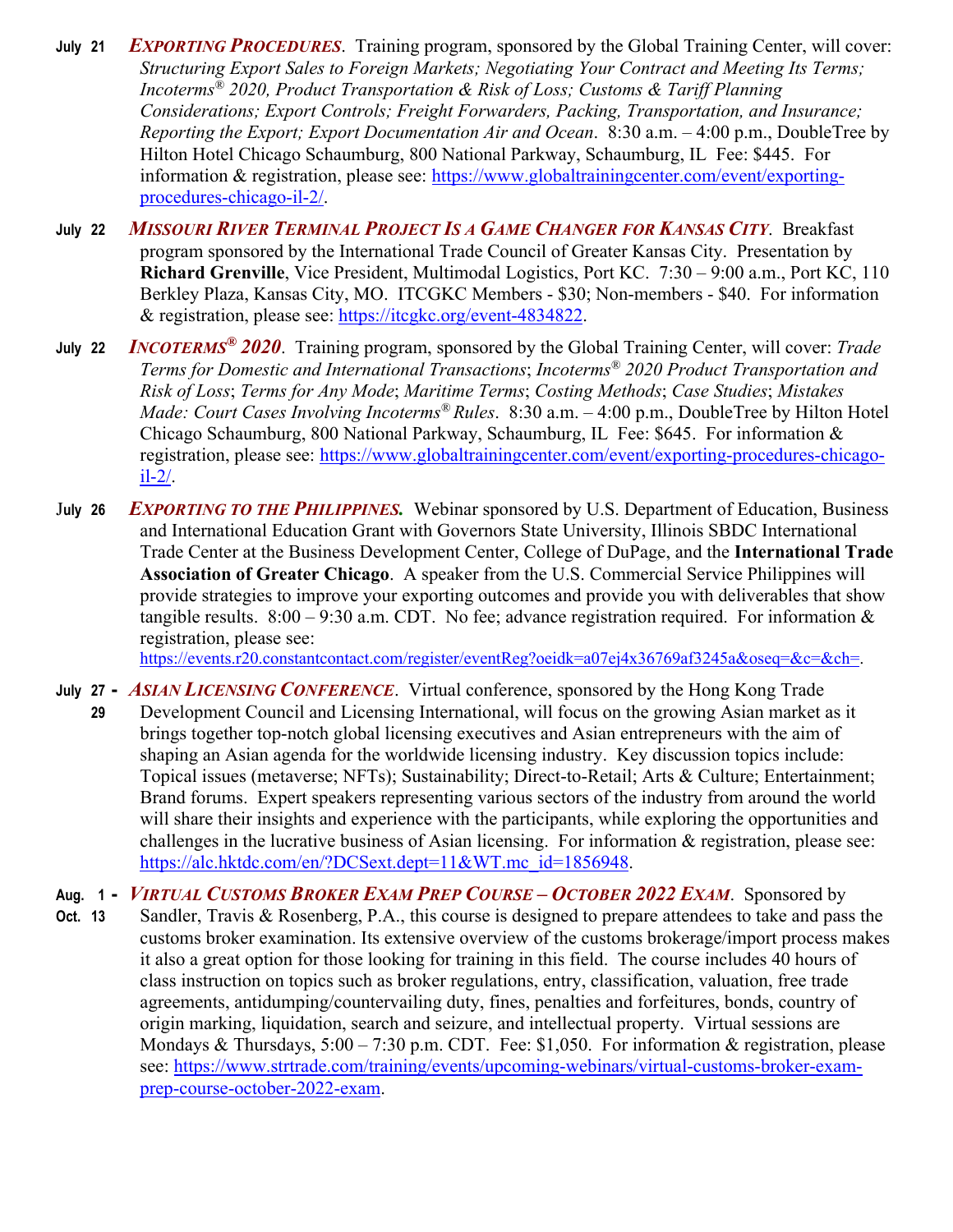**Aug. 1 -** *INTERNATIONAL TRADE FUNDAMENTALS*. Hybrid course, sponsored by the Global Training  **28** Center, is intended for new employees, employees with new roles, management, and executives who currently import/export in their business, or plan to import/export, and would like an overview and understanding of the trade and customs compliance requirements. It is intended to provide a fundamental overview of international trade compliance for both import and export transactions. Fee: \$895. For information & registration, please see: . https://www.globaltrainingcenter.com/products/hybrid/building-blocks-of-international-trade/..

- **Aug. 2** *TARIFF CLASSIFICATION*. Webinar, sponsored by the Global Training Center, will cover: *Structure of the HTS*; *Difference between HTSUS and Schedule B*; *Tariff classification of products for imports and exports*; *General Rules of Interpretation (GRI)*; *General Notes*; *How to apply for and use U.S. Customs classification rulings*. 8:30 a.m. – 4:00 p.m., DoubleTree by Hilton Hotel Chicago Schaumburg, 800 National Parkway, Schaumburg, IL Fee: \$645. For information & registration, please see: https://www.globaltrainingcenter.com/event/tariff-classification-chicago-il-2/.
- **Aug. 3** *USMCA THE MODERNIZED NAFTA*. Webinar, sponsored by the Global Training Center, will cover: *USMCA Introduction*; *Definitions*; *A Closer Look at Origination*; *Finer Points of Origination*; *USMCA and Special Sectors*; *Origin Certification*; *USMCA in the Organization*; *Country of Origin for Marking Purposes*; *Article 2 USMCA's Effects on Temporary Entry, Duty Deferral and Duty Drawback*. 8:30 a.m. – 4:00 p.m., DoubleTree by Hilton Hotel Chicago Schaumburg, 800 National Parkway, Schaumburg, IL Fee: \$645. For information & registration, please see: https://www.globaltrainingcenter.com/event/usmca-the-modernized-nafta-chicago-il-2/.
- **Aug. 4** *IMPORTING PROCEDURES*. Training program, sponsored by the Global Training Center, will cover: *The Import Regulatory Environment; Valuation; Country of Origin and Marking; Overview of the Harmonized Tariff Schedule of the U.S.; Duty Determination; Entry; Record Keeping; Other Import Considerations; Customs Enforcement; Customs Security*. 8:30 a.m. – 4:00 p.m., DoubleTree by Hilton Hotel Chicago Schaumburg, 800 National Parkway, Schaumburg, IL Fee: \$645. For information & registration, please see: https://www.globaltrainingcenter.com/importing-procedures/.
- **Aug. 17** *APPAREL CLASSIFICATION SERIES: RECREATIONAL PERFORMANCE OUTERWEAR*. Webinar, sponsored by Sandler, Travis & Rosenberg, P.A., will the new terminology introduced by the TFTEA that companies importing woven jackets, pants, and other garments must understand to classify their products accurately.  $1:00 - 2:30$  p.m. CDT. Fee: \$200. For information & registration, please see: https://www.strtrade.com/training/events/upcoming-webinars/apparelclassification-series-recreational-performance-outerwear.
- **Aug. 21** *TRADE MISSION TO CENTRAL AMERICA AND BUSINESS CONFERENCE*. The Department of **26** Commerce, International Trade Administration is organizing a trade mission to Central America that will include the Trade Americas – Business Opportunities in Central America Conference in Guatemala City, Guatemala on March 28-28. The mission is open to U.S. companies from a cross section of industries with growing potential in Central America, but is focused on U.S. companies representing best prospects sectors such as: Agriculture, Automotive Parts, Accessories, and Service Equipment, Construction Equipment and Services, Cosmetics, Cybersecurity, Design and Construction, Disposable Medical Supplies, Education and Training, Energy, Franchising, Information and Communications Technology, Medical Equipment, Packaging Equipment & Machinery, Plastics, Safety & Security, Solar Energy Products, Travel and Tourism. Following the Business Conference, participants will have the opportunity to make separate country visits to Costa Rica, Belize, El Salvador, Honduras, Panama. Registration deadline: **May 27**. For information & an application, please see: https://emenuapps.ita.doc.gov/ePublic/TM/2R1K.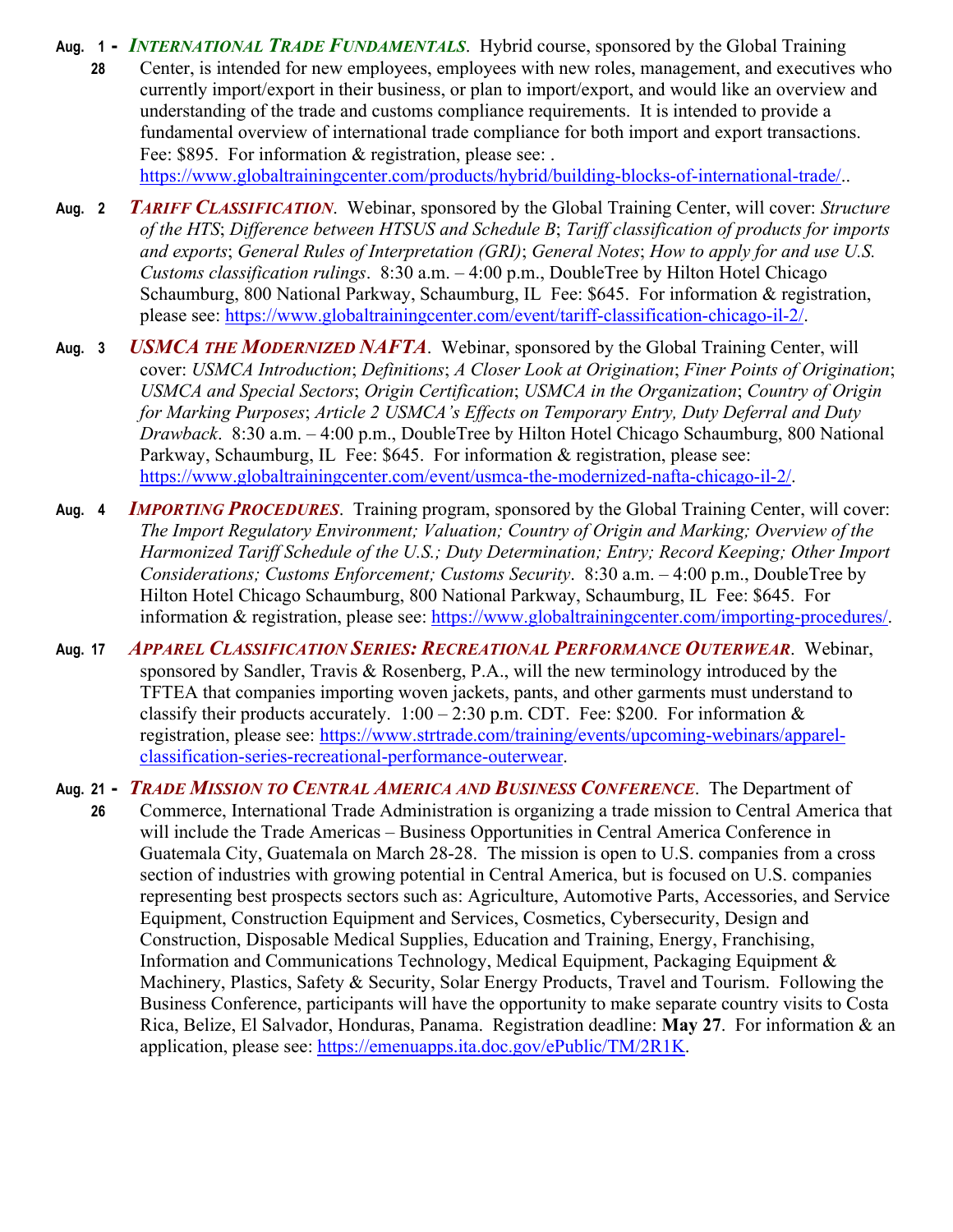**Sep. 19 -** *INDIA AEROSPACE TRADE MISSION*. Organized and led by United States Department of  **23** Commerce, International Trade Administration, the purpose of the mission is to introduce U.S. companies to India's aerospace ecosystem and assist delegate companies with finding business partners and exporting their products and services to the region. The mission will help participating firms and organizations gain market insights, make industry contacts, solidify business strategies, and advance specific projects, with the goal of increasing U.S. exports to India. The mission will include customized one-on-one business appointments with pre-screened potential buyers, agents, distributors, and joint venture partners. It will also include meetings with central, state, and local government officials and industry leaders, as well as networking events. For information & an application, please see: https://www.trade.gov/aerospace-trade-mission-india.

**Sep. 19 -** *HEALTHCARE TRADE MISSION TO SOUTHEAST ASIA (THAILAND, VIETNAM, MALAYSIA)*. Led  **23** by the U.S. International Trade Administration, this mission will assist U.S. health sector exporters to build opportunities to expand industry contacts and increase export sales to Southeast Asia. Mission participants will gain firsthand knowledge of Thailand, Vietnam and Malaysia through: Market briefings; Matchmaking appointments; Site visits; Policy-focused briefings; Introductions to hospitals and clinical laboratories, government healthcare agencies, distributors, and others who could benefit from U.S. products and services. Application deadline: June 30. For information & an application, please see: https://www.trade.gov/healthcare-trade-mission-southeast-asia.

**Sep. 20 -** *DISCOVER GLOBAL MARKETS: THE BLUE ECONOMY – A NEW AGE IN OCEAN TECHNOLOGY,*

 **22** *SUSTAINABILITY AND LOGISTICS*. Event sponsored by the U.S. Department of Commerce. Gain market insights from industry experts from U.S. Embassies around the world including: Australia, Brazil, Canada, France, India, Italy, Japan, Korea, Mexico, Singapore, Spain, Netherlands, Norway, and the United Kingdom. Participate in matchmaking meetings with buyers, distributors, government officials and potential partners. Hear from OEMs and primes about overseas projects and their supplier pipeline needs. Learn about U.S. government export programs designed to cut your time to market. Providence, RI. Fee: \$495 (by May 31; \$645 hereafter). For information & registration, pleases see: https://www.trade.gov/discover-global-markets.

**Oct. 17 -** *ADVANCED MANUFACTURING BUSINESS DEVELOPMENT MISSION TO INDONESIA,*

- **21** *SINGAPORE, AND JAPAN.* Led by the U.S. Department of Commerce, this mission will assist U.S. producers of advanced manufacturing products and systems to identify export opportunities in Indonesia, Singapore, and Japan. The mission will focus on advanced manufacturing – sometimes called "Smart Manufacturing" or "Industry 4.0" – products and systems. The mission will include group interaction with government agencies and industry experts; promotional opportunities at the Industrial Transformation Asia-Pacific (ITAP) trade show; and customized one-on-one business appointments with pre-screened potential agents, distributors, partners, and buyers. For information & an application, please see: https://www.trade.gov/advanced-manufacturing-mission-indonesiasingapore-and-japan.
- **Oct. 23** *TRADE MISSION TO THE CARIBBEAN REGION*. Sponsored and led by the U.S. Commercial Service  **28** in partnership with the U.S. Department of State, the goal of the mission is to help participating U.S. companies find potential partners, buyers, agents, distributors, and joint venture partners in Barbados/Eastern Caribbean, Dominican Republic, Guyana, Haiti, Jamaica, Suriname, The Bahamas, and Trinidad and Tobago, laying the foundation for successful long-term ventures to take advantage of market opportunities in the Caribbean region. The mission is open to U.S. companies from a cross section of industries with growing potential in the Caribbean region, but is focused on U.S. companies in best prospects sectors such as Automotive Parts and Services, Construction Equipment/Road Building Machinery/Building Products/Infrastructure projects, Medical Equipment and Devices/Pharmaceuticals, ICT, Energy Equipment and Services, Safety and Security Equipment, Hotel and Restaurant Equipment, Franchise, Manufacturing Equipment, Yachting industry/Maritime services/Sailing Equipment. For an application, please see: https://emenuapps.ita.doc.gov/ePublic/TM/0R0V.